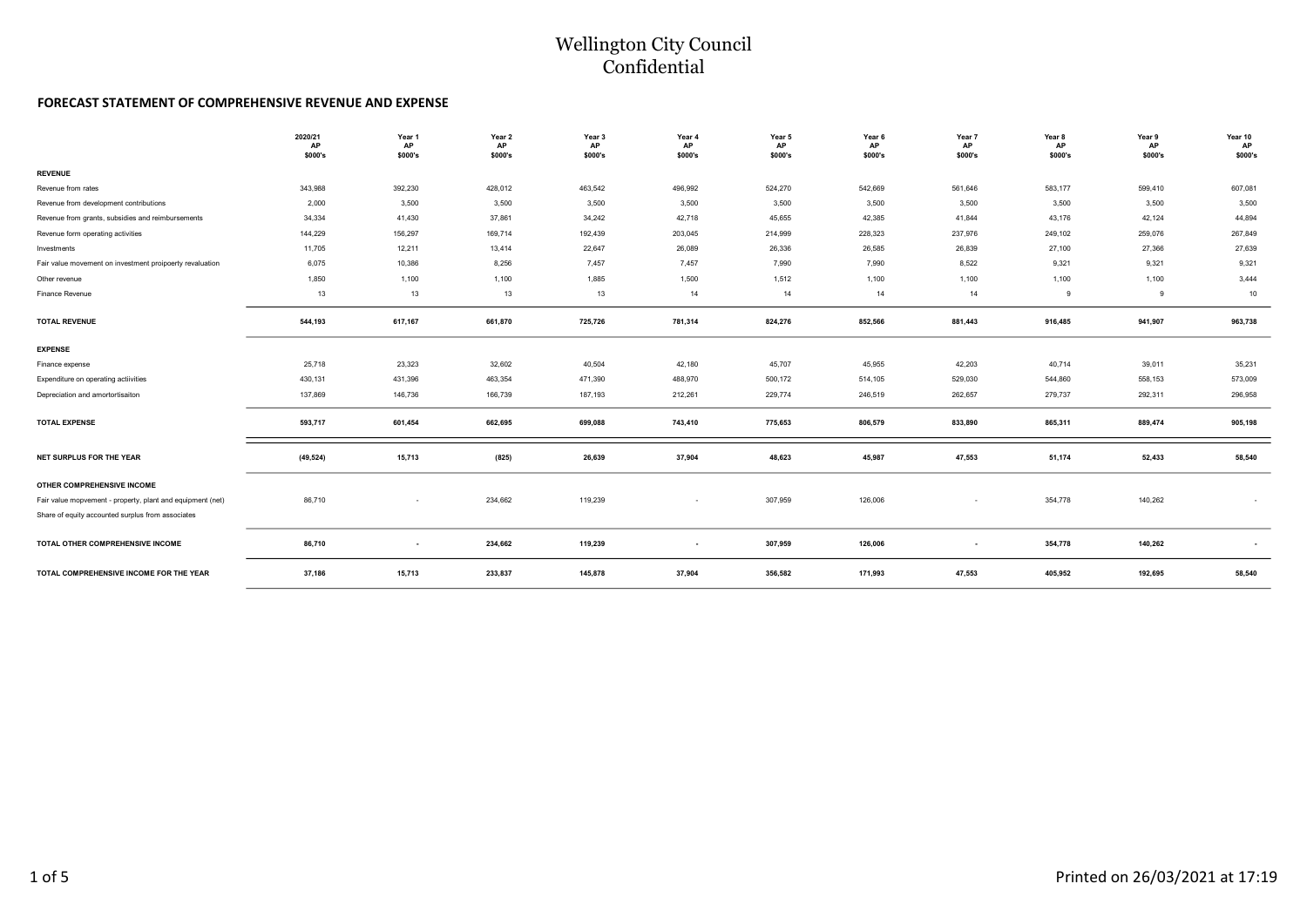#### Projected Balance Sheet - Wellington City Council

|                                                       | 2020/21<br>AP     | <b>Budget Y1</b> | <b>Budget Y2</b>  | <b>Budget Y3</b>  | <b>Budget Y4</b>  | <b>Budget Y5</b> | <b>Budget Y6</b> | <b>Budget Y7</b>  | <b>Budget Y8</b>  | <b>Budget Y9</b> | <b>Budget Y10</b> |
|-------------------------------------------------------|-------------------|------------------|-------------------|-------------------|-------------------|------------------|------------------|-------------------|-------------------|------------------|-------------------|
|                                                       | \$000's           | \$'000           | \$'000            | \$'000            | \$'000            | \$'000           | \$'000           | \$'000            | \$'000            | \$'000           | \$'000            |
| <b>ASSETS</b>                                         |                   |                  |                   |                   |                   |                  |                  |                   |                   |                  |                   |
| <b>Current Assets</b>                                 |                   |                  |                   |                   |                   |                  |                  |                   |                   |                  |                   |
| Cash and cash equivalents                             | 4,767             | 14,853           | 10,947            | 3,565             | 12,797            | 6,426            | 4,109            | 6,045             | 4,300             | 5,736            | 5,621             |
| Investments                                           | 120,000           | 209,000          | 135,500           | 144,000           | 170,500           | 118,000          | 143,000          | 129,000           | 130,000           | 96,000           | 68,000            |
| Receivables and recoverables                          | 55,488            | 64,520           | 70,842            | 79,509            | 84,195            | 89,174           | 94,336           | 98,354            | 102,682           | 106,485          | 109,725           |
| Inventories                                           | 998               | 1,549            | 1,549             | 1,549             | 1,549             | 1,549            | 1,549            | 1,549             | 1,549             | 1,549            | 1,549             |
| Other financial assets                                |                   | $\Omega$         | $\Omega$          | $\Omega$          | $\Omega$          |                  |                  | $\Omega$          |                   |                  |                   |
| Prepayments                                           | 17,179            | 14,270           | 15,608            | 15,943            | 16,597            | 16,975           | 17,472           | 18,000            | 18,558            | 18,998           | 19,519            |
| Non-current assets classified as held for sale        | $\Omega$          | $\Omega$         | $\Omega$          | $\Omega$          | $\Omega$          | $\Omega$         | $\mathfrak{c}$   | 0                 | $\Omega$          | $\Omega$         | $\Omega$          |
|                                                       |                   |                  |                   |                   |                   |                  |                  |                   |                   |                  |                   |
| <b>Total Current Assets</b>                           | 198,433           | 304,192          | 234,446           | 244,566           | 285,638           | 232,124          | 260,466          | 252,947           | 257,089           | 228,769          | 204,414           |
|                                                       |                   |                  |                   |                   |                   |                  |                  |                   |                   |                  |                   |
| <b>Non Curent Assets</b>                              |                   |                  |                   |                   |                   |                  |                  |                   |                   |                  |                   |
| Other financial assets                                | 14,844            | 16,131           | 16,131            | 16,131            | 16,131            | 16,131           | 16,131           | 16,131            | 16,131            | 16,131           | 16,131            |
| Intangible Assets                                     | 34,178            | 36,610           | 41,760            | 45,124            | 43,542            | 41,334           | 45,236           | 50,063            | 55,187            | 59,172           | 62,897            |
| <b>Investment Properties</b>                          | 270,225           | 274,309          | 282,565           | 290,022           | 297,479           | 305,469          | 313,459          | 321,981           | 331,302           | 340,623          | 349,944           |
| Property, plant and equipment                         | 7,713,969         | 8,109,074        | 8,506,032         | 8,741,485         | 8,799,439         | 9,168,453        | 9,282,571        | 9,222,987         | 9,521,170         | 9,597,326        | 9,541,530         |
| Investment in subsidiaries                            | 5,071             | 5,998            | 5,998             | 5,998             | 5,998             | 5,998            | 5,998            | 5,998             | 5,998             | 5,998            | 5,998             |
| Investment in associates                              | 19,465            | 19,033           | 19,033            | 19,033            | 19,033            | 19,033           | 19,033           | 19,033            | 19,033            | 19,033           | 19,033            |
|                                                       |                   |                  |                   |                   |                   |                  |                  |                   |                   |                  |                   |
| <b>Total Non Current Assets</b>                       | 8,057,752         | 8,461,155        | 8,871,520         | 9,117,793         | 9,181,622         | 9,556,418        | 9,682,428        | 9,636,193         | 9,948,821         | 10,038,283       | 9,995,533         |
|                                                       |                   |                  |                   |                   |                   |                  |                  |                   |                   |                  |                   |
| <b>Total Assets</b>                                   | 8,256,185         | 8,765,347        | 9,105,966         | 9,362,359         | 9,467,260         | 9,788,542        | 9,942,894        | 9,889,140         | 10,205,910        | 10,267,052       | 10,199,947        |
| <b>LIABILITIES</b>                                    |                   |                  |                   |                   |                   |                  |                  |                   |                   |                  |                   |
| <b>Current Liabilities</b>                            |                   |                  |                   |                   |                   |                  |                  |                   |                   |                  |                   |
| Derivative financial liabilities                      | 985               |                  |                   |                   | 709               |                  |                  |                   | 709               | 709              | 709               |
| Trade and other payables                              | 57,135            | 709<br>59,000    | 709<br>65,142     | 709<br>60,783     | 59,229            | 709<br>59,547    | 709<br>56,457    | 709<br>54,719     | 56,432            | 57,283           | 58,634            |
|                                                       |                   |                  |                   |                   |                   |                  |                  |                   |                   |                  |                   |
| Revenue in advance                                    | 13,749<br>132,000 | 16,267           | 17,663<br>135,500 | 20,028<br>144,000 | 21,132<br>170,500 | 22,376           | 23,763           | 24,768<br>129,000 | 25,926<br>130,000 | 26,964           | 27,877<br>68,000  |
| Borrowings                                            |                   | 209,000          |                   |                   |                   | 118,000          | 143,000          |                   |                   | 96,000           |                   |
| Provisions for other liabilities                      | 4,597             | 3,178            | 2,831             | 2,464             | 2,397             | 2,323            | 2,245            | 2,240             | 2,260             | 1,882            | 1,731             |
| Employee benefit liabilities and provisions           | 10,237            | 11,950           | 12,003            | 12,169            | 12,389            | 12,660           | 12,964           | 13,266            | 13,585            | 13,948           | 14,304            |
| <b>Total Current Liabilities</b>                      | 218,703           | 300,104          | 233,848           | 240,153           | 266,356           | 215,615          | 239,138          | 224.702           | 228,912           | 196,786          | 171,255           |
|                                                       |                   |                  |                   |                   |                   |                  |                  |                   |                   |                  |                   |
| <b>Non Curent Liabilities</b>                         |                   |                  |                   |                   |                   |                  |                  |                   |                   |                  |                   |
| Derivative financial liabilities                      | 67,153            | 106,331          | 106,331           | 106,331           | 106,331           | 106,331          | 106,331          | 106,331           | 106,331           | 106,331          | 106,331           |
| Trade and other payables                              | 231               |                  | $\Omega$          | $\Omega$          |                   |                  |                  |                   |                   |                  |                   |
| Borrowings                                            | 847,445           | 948,893          | 1,123,393         | 1,228,891         | 1,270,897         | 1,287,471        | 1,247,358        | 1,161,536         | 1,069,219         | 970,487          | 870,911           |
| Provisions for other liabilities                      | 29,643            | 34,995           | 33,307            | 31,986            | 30,732            | 29,552           | 28,450           | 27,353            | 26,236            | 25,497           | 24,909            |
| Employee benefit liabilities and provisions           | 1,156             | 1,144            | 1,356             | 1,374             | 1,399             | 1,430            | 1,464            | 1,498             | 1,535             | 1,575            | 1,616             |
|                                                       |                   |                  |                   |                   |                   |                  |                  |                   |                   |                  |                   |
| <b>Total Non Current Liabilities</b>                  | 945,628           | 1,091,363        | 1,264,387         | 1,368,582         | 1,409,359         | 1,424,784        | 1,383,603        | 1,296,718         | 1,203,321         | 1,103,890        | 1,003,767         |
| <b>Total Liabilities</b>                              | 1,164,330         | 1,391,467        | 1,498,235         | 1,608,735         | 1,675,715         | 1,640,399        | 1,622,741        | 1,521,420         | 1,432,233         | 1,300,676        | 1,175,022         |
|                                                       |                   |                  |                   |                   |                   |                  |                  |                   |                   |                  |                   |
| <b>Net Assets</b>                                     | 7,091,855         | 7,373,880        | 7,607,731         | 7,753,623         | 7,791,545         | 8,148,143        | 8,320,152        | 8,367,720         | 8,773,677         | 8,966,375        | 9,024,925         |
|                                                       |                   |                  |                   |                   |                   |                  |                  |                   |                   |                  |                   |
| Equity                                                |                   |                  |                   |                   |                   |                  |                  |                   |                   |                  |                   |
| Accumulated funds and retained earnings               | 4,994,275         | 5,044,215        | 5,043,390         | 5,070,028         | 5,107,933         | 5,156,556        | 5,202,542        | 5,250,095         | 5,301,269         | 5,353,702        | 5,412,242         |
| Revaluation reserves                                  | 2,145,774         | 2,415,427        | 2,650,089         | 2,769,328         | 2,769,328         | 3,077,287        | 3,203,293        | 3,203,293         | 3,558,071         | 3,698,333        | 3,698,333         |
| <b>Hedging Reserve</b>                                | $-68,138$         | $-107,041$       | $-107,041$        | $-107,041$        | $-107,041$        | $-107,041$       | $-107,041$       | $-107,041$        | $-107,041$        | $-107,041$       | $-107,041$        |
| Fair value through other comprehensive income reserve | 4,290             | 5,085            | 5,085             | 5,085             | 5,085             | 5,085            | 5,085            | 5,085             | 5,085             | 5,085            | 5,085             |
| <b>Restricted funds</b>                               | 15,654            | 16,194           | 16,208            | 16,223            | 16,240            | 16,256           | 16,273           | 16,288            | 16,293            | 16,296           | 16,306            |
|                                                       |                   |                  |                   |                   |                   |                  |                  |                   |                   |                  |                   |
| <b>Total Equity</b>                                   | 7.091.855         | 7,373,880        | 7,607,731         | 7.753.623         | 7,791,545         | 8.148.143        | 8,320,152        | 8,367,720         | 8,773,677         | 8.966.375        | 9,024,925         |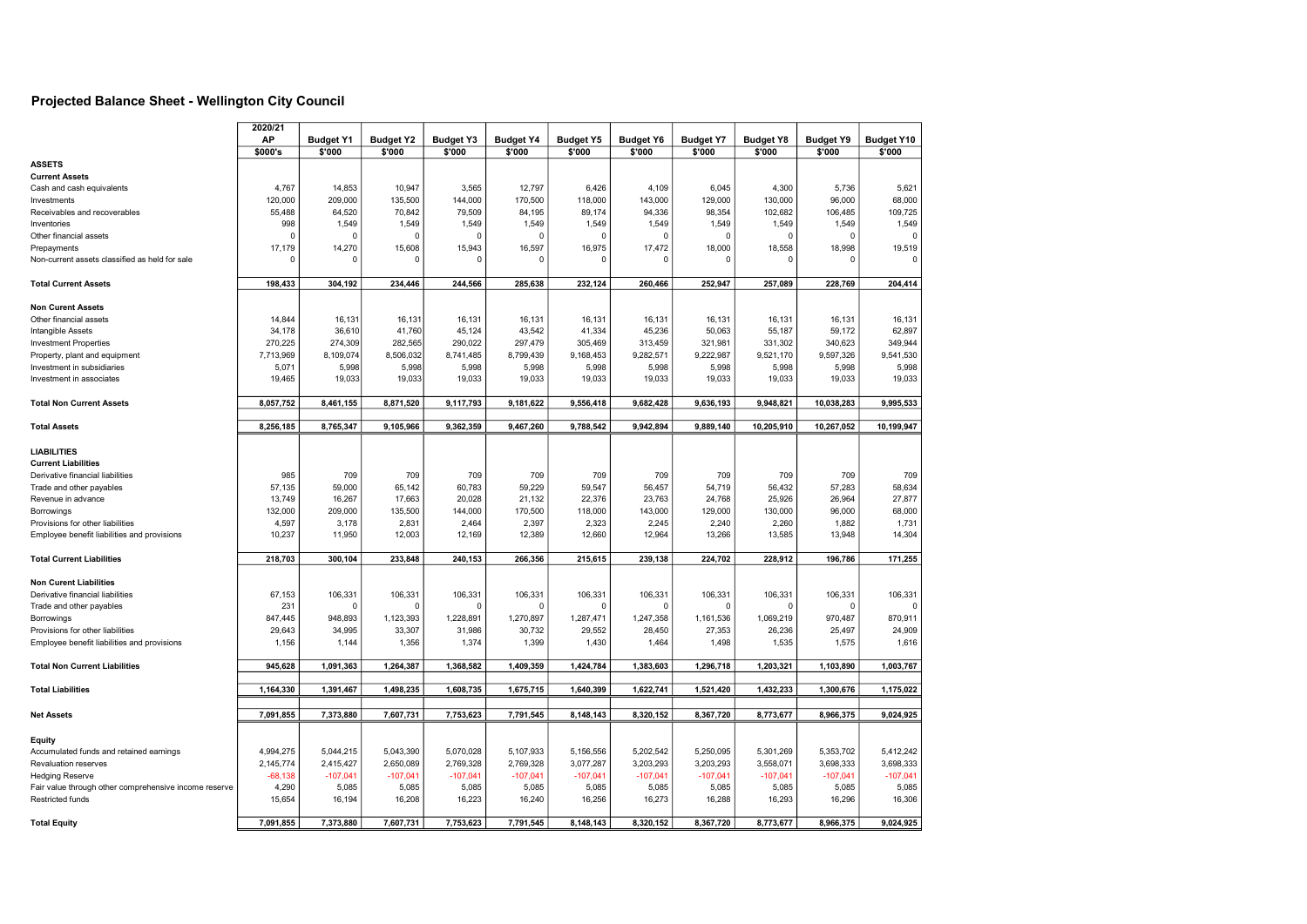## Projected Equity Statement - Wellington City Council

|                                                                    | 2020/21   | 2021/22    | 2022/23    | 2023/24    | 2024/25    | 2025/26    | 2026/27    | 2027/28    | 2028/29    | 2029/30    | 2030/31    |
|--------------------------------------------------------------------|-----------|------------|------------|------------|------------|------------|------------|------------|------------|------------|------------|
|                                                                    | <b>AP</b> | <b>LTP</b> | <b>LTP</b> | <b>LTP</b> | <b>LTP</b> | <b>LTP</b> | <b>LTP</b> | <b>LTP</b> | <b>LTP</b> | <b>LTP</b> | <b>LTP</b> |
|                                                                    | \$000's   | \$000's    | \$000's    | \$000's    | \$000's    | \$000's    | \$000's    | \$000's    | \$000's    | \$000's    | \$000's    |
| <b>Equity - opening balances</b>                                   |           |            |            |            |            |            |            |            |            |            |            |
| Accumulated funds and retained earnings                            | 5,043,799 | 5,028,502  | 5,044,215  | 5,043,390  | 5,070,028  | 5,107,933  | 5,156,556  | 5,202,542  | 5,250,095  | 5,301,269  | 5,353,702  |
| Revaluation reserves                                               | 2,059,064 | 2,415,427  | 2,415,427  | 2,650,089  | 2,769,328  | 2,769,328  | 3,077,287  | 3,203,293  | 3,203,293  | 3,558,071  | 3,698,333  |
| Hedging reserve                                                    | (68, 138) | (107, 041) | (107, 041) | (107, 041) | (107, 041) | (107, 041) | (107, 041) | (107, 041) | (107, 041) | (107, 041) | (107, 041) |
| Fair value through other comprehensive revenue and expense reserve | 4,290     | 5,085      | 5,085      | 5,085      | 5,085      | 5,085      | 5,085      | 5,085      | 5,085      | 5,085      | 5,085      |
| Restricted funds                                                   | 14,865    | 16,182     | 16,194     | 16,208     | 16,223     | 16,240     | 16,256     | 16,273     | 16,288     | 16,293     | 16,296     |
| <b>Total Equity - opening balances</b>                             | 7,053,880 | 7,358,155  | 7,373,880  | 7,607,731  | 7,753,623  | 7,791,545  | 8,148,143  | 8,320,152  | 8,367,720  | 8,773,677  | 8,966,375  |
| <b>Changes in Equity</b>                                           |           |            |            |            |            |            |            |            |            |            |            |
| Retained earnings                                                  |           |            |            |            |            |            |            |            |            |            |            |
| Net surplus for the year                                           | (49, 524) | 15,713     | (825)      | 26,639     | 37,904     | 48,623     | 45,987     | 47,553     | 51,174     | 52,433     | 58,540     |
| Transfer to restricted funds                                       |           |            |            |            |            |            |            |            |            |            |            |
| Transfer from restricted funds                                     |           |            |            |            |            |            |            |            |            |            |            |
| Transfer from revaluation reserves                                 |           |            |            |            |            |            |            |            |            |            |            |
| Transfer to revaluation reserves                                   |           |            |            |            |            |            |            |            |            |            |            |
|                                                                    |           |            |            |            |            |            |            |            |            |            |            |
| <b>Revaluation reserves</b>                                        |           |            |            |            |            |            |            |            |            |            |            |
| Fair value movement - property, plant and equipment - net          | 86,710    |            | 234,662    | 119,239    |            | 307,959    | 126,006    |            | 354,778    | 140,262    |            |
| Transfer to retained earnings                                      |           |            |            |            |            |            |            |            |            |            |            |
| Hedging reserve                                                    |           |            |            |            |            |            |            |            |            |            |            |
| Movement in hedging reserve                                        |           |            |            |            |            |            |            |            |            |            |            |
| Fair value through other comprehensive revenue and expense reserve |           |            |            |            |            |            |            |            |            |            |            |
| Movement in fair value                                             |           |            |            |            |            |            |            |            |            |            |            |
| <b>Restricted Funds</b>                                            |           |            |            |            |            |            |            |            |            |            |            |
| Transfer to retained earnings                                      | (797)     | (3, 346)   | (3,490)    | (3,618)    | (3,743)    | (3,871)    | (4,004)    | (4, 145)   | (4, 292)   | (4, 431)   | (4, 558)   |
| Transfer from retained earnings                                    | 1,586     | 3,358      | 3,504      | 3,633      | 3,760      | 3,887      | 4,021      | 4,160      | 4,297      | 4,434      | 4,568      |
| Total comprehensive revenue and expense                            | 37,975    | 15,725     | 233,851    | 145,893    | 37,921     | 356,598    | 172,010    | 47,568     | 405,957    | 192,698    | 58,550     |
| <b>Net Equity - Closing Balances</b>                               |           |            |            |            |            |            |            |            |            |            |            |
| Accumulated funds and retained earnings                            | 4,994,275 | 5,044,215  | 5,043,390  | 5,070,028  | 5,107,933  | 5,156,556  | 5,202,542  | 5,250,095  | 5,301,269  | 5,353,702  | 5,412,242  |
| <b>Revaluation reserves</b>                                        | 2,145,774 | 2,415,427  | 2,650,089  | 2,769,328  | 2,769,328  | 3,077,287  | 3,203,293  | 3,203,293  | 3,558,071  | 3,698,333  | 3,698,333  |
| Hedging reserve                                                    | (68, 138) | (107, 041) | (107, 041) | (107, 041) | (107, 041) | (107, 041) | (107, 041) | (107, 041) | (107, 041) | (107, 041) | (107, 041) |
| Fair value through other comprehensive revenue and expense reserve | 4,290     | 5,085      | 5,085      | 5,085      | 5,085      | 5,085      | 5,085      | 5,085      | 5,085      | 5,085      | 5,085      |
| Restricted funds                                                   | 15,654    | 16,194     | 16,208     | 16,223     | 16,240     | 16,256     | 16,273     | 16,288     | 16,293     | 16,296     | 16,306     |
| <b>Total Equity - closing balances</b>                             | 7,091,855 | 7,373,880  | 7,607,731  | 7,753,623  | 7,791,545  | 8,148,143  | 8.320.152  | 8,367,720  | 8,773,677  | 8,966,375  | 9,024,925  |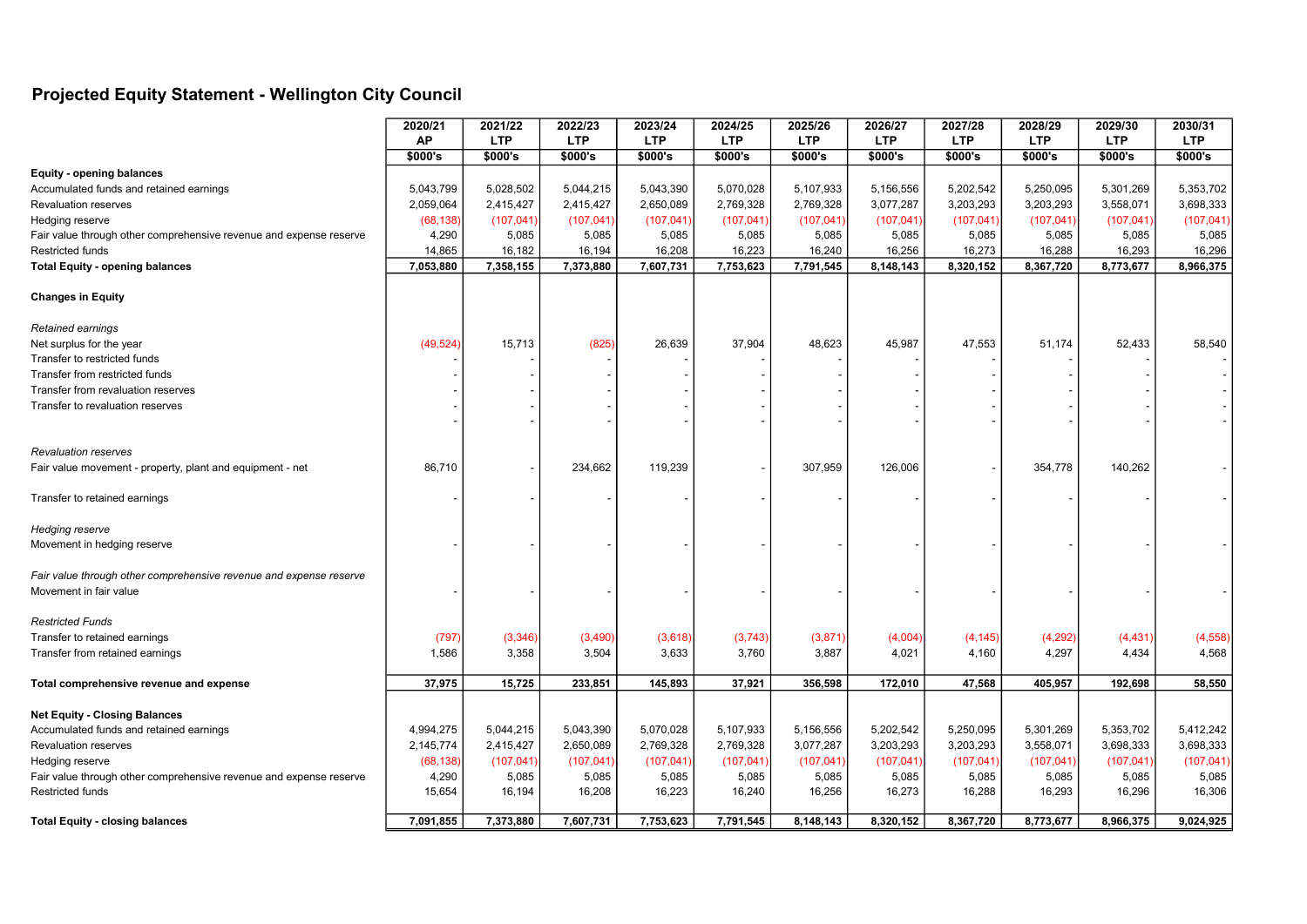## Projected Statement of Cash Flows - Wellington City Council

|                                                                                                        | 2020/21           | 2021/22           | 2022/23           | 2023/24           | 2024/25            | 2025/26            | 2026/27            | 2027/28            | 2028/29            | 2029/30            | 2030/31            |
|--------------------------------------------------------------------------------------------------------|-------------------|-------------------|-------------------|-------------------|--------------------|--------------------|--------------------|--------------------|--------------------|--------------------|--------------------|
|                                                                                                        | <b>AP</b>         | <b>LTP</b>        | <b>LTP</b>        | <b>LTP</b>        | <b>LTP</b>         | <b>LTP</b>         | <b>LTP</b>         | <b>LTP</b>         | <b>LTP</b>         | <b>LTP</b>         | <b>LTP</b>         |
|                                                                                                        | \$000's           | \$000's           | \$000's           | \$000's           | \$000's            | \$000's            | \$000's            | \$000's            | \$000's            | \$000's            | \$000's            |
| Cash flows from operating activities                                                                   |                   |                   |                   |                   |                    |                    |                    |                    |                    |                    |                    |
|                                                                                                        |                   |                   |                   |                   |                    |                    |                    |                    |                    |                    |                    |
| Receipts from rates - Council                                                                          | 344,102<br>71,540 | 390,886<br>82,086 | 427,015<br>89,674 | 462,552<br>97,136 | 496,060<br>104,172 | 523,510<br>109,937 | 542,156<br>113,852 | 561,117<br>117,835 | 582,577<br>122,341 | 598,958<br>125,781 | 606,867<br>127,442 |
| Receipts from rates - Greater Wellington Regional Council<br>Receipts from activities and other income | 145,989           | 156,339           | 168,345           |                   | 202,941            |                    | 227,519            | 237,953            | 249,007            | 259,208            | 268,131            |
| Receipts from grants and subsidies - operating                                                         | 8,972             | 8,381             | 9,883             | 189,685<br>9,040  | 9,508              | 214,534<br>9,082   | 9,217              | 9,378              | 9,649              | 9,928              | 10,212             |
| Receipts from grants and subsidies - capital                                                           | 28,112            | 36,550            | 31,478            | 29,488            | 37,110             | 40,486             | 36,668             | 35,966             | 37,027             | 35,697             | 40,527             |
| Receipts from investment property lease rentals                                                        | 10,797            | 10,376            | 10,706            | 10,939            | 11,181             | 11,428             | 11,677             | 11,931             | 12,192             | 12,458             | 12,731             |
|                                                                                                        |                   |                   |                   |                   |                    |                    |                    |                    | (495, 341)         | (508, 679)         | (522,006)          |
| Cash paid to suppliers and employees                                                                   | (325, 628)        | (387,051)         | (407, 670)        | (427, 384)        | (440, 904)         | (454, 050)         | (470, 809)         | (483, 640)         |                    |                    |                    |
| Rates paid to Greater Wellington Regional Council                                                      | (71, 540)         | (82,086)          | (89, 674)         | (97, 136)         | (104, 172)         | (109, 937)         | (113, 852)         | (117, 835)         | (122, 341)         | (125, 781)         | (127, 442)         |
| Grants paid                                                                                            | (53, 485)         | (46, 286)         | (52, 922)         | (50, 387)         | (51, 594)          | (47, 436)          | (48,062)           | (48, 757)          | (49, 461)          | (50, 180)          | (50, 913)          |
| Net GST (paid) / received                                                                              |                   |                   |                   |                   |                    |                    |                    |                    |                    |                    |                    |
| Net cash flows from operating activities                                                               | 158,859           | 169,195           | 186,835           | 223,933           | 264,302            | 297,554            | 308,366            | 323,948            | 345,650            | 357,390            | 365,549            |
| Cash flows from investing activities                                                                   |                   |                   |                   |                   |                    |                    |                    |                    |                    |                    |                    |
| Dividends received                                                                                     | 908               | 1,835             | 2,708             | 11,708            | 14,908             | 14,908             | 14,908             | 14,908             | 14,908             | 14,908             | 14,908             |
| Interest received                                                                                      | 13                | 13                | 13                | 13                | 14                 | 14                 | 14                 | 14                 | 9                  | 9                  | 10                 |
| Loan repayments                                                                                        |                   |                   |                   |                   |                    |                    |                    |                    |                    |                    |                    |
| Proceeds from sale of investment properties                                                            |                   |                   |                   |                   |                    |                    |                    |                    |                    |                    |                    |
| Proceeds from sale of property, plant and equipment                                                    |                   | 2,000             | 27,000            | 2,000             | 2,000              | 2,000              | 2,000              | 2,000              | 2,000              | 2,000              | 2,000              |
| Proceeds from sale of intangibles                                                                      |                   |                   |                   |                   |                    |                    |                    |                    |                    |                    |                    |
| Increase / (decrease) in investments                                                                   |                   |                   |                   |                   |                    |                    |                    |                    |                    |                    |                    |
| Purchase of investment properties                                                                      |                   |                   |                   |                   |                    |                    |                    |                    |                    |                    |                    |
| Purchase of intangibles                                                                                | (9,508)           | (4, 252)          | (4, 136)          | (3,816)           | (3, 136)           | (1,030)            | (662)              | (2, 256)           | (2, 454)           | (1, 123)           | (727)              |
| Purchase of property, plant and equipment                                                              | (280, 115)        | (294, 058)        | (358, 224)        | (306, 214)        | (268, 682)         | (290, 684)         | (240, 875)         | (208, 653)         | (228, 827)         | (234,005)          | (247, 048)         |
|                                                                                                        |                   |                   |                   |                   |                    |                    |                    |                    |                    |                    |                    |
| Net cash flows from investing activities                                                               | (288,702)         | (294, 462)        | (332, 639)        | (296, 309)        | (254, 896)         | (274, 792)         | (224, 615)         | (193, 987)         | (214, 364)         | (218, 211)         | (230, 857)         |
| Cash flows from financing activities                                                                   |                   |                   |                   |                   |                    |                    |                    |                    |                    |                    |                    |
| New borrowings                                                                                         | 277,149           | 289,666           | 383,500           | 240,998           | 186,006            | 187,074            | 77,887             | 57,178             | 36,683             | 31,268             | (3, 576)           |
| Repayment of borrowings                                                                                | (125,000)         | (132,000)         | (209,000)         | (135,500)         | (144,000)          | (170, 500)         | (118,000)          | (143,000)          | (129,000)          | (130,000)          | (96,000)           |
| Interest paid on borrowings                                                                            | (25, 718)         | (23, 323)         | (32,602)          | (40, 504)         | (42, 180)          | (45, 707)          | (45, 955)          | (42, 203)          | (40, 714)          | (39,011)           | (35, 231)          |
| Net cash flows from investing activities                                                               | 126,431           | 134,343           | 141,898           | 64,994            | (174)              | (29, 133)          | (86,068)           | (128, 025)         | (133, 031)         | (137, 743)         | (134, 807)         |
|                                                                                                        |                   |                   |                   |                   |                    |                    |                    |                    |                    |                    |                    |
| Net increase/(decrease) in cash and cash equivalents                                                   | (3, 412)          | 9,076             | (3,906)           | (7, 382)          | 9,232              | (6, 371)           | (2, 317)           | 1,936              | (1,745)            | 1,436              | (115)              |
| Cash and cash equivalents at beginning of year                                                         | 8,179             | 5,777             | 14,853            | 10,947            | 3,565              | 12,797             | 6,426              | 4,109              | 6,045              | 4,300              | 5,736              |
| Cash and cash equivalents at end of year                                                               | 4,767             | 14,853            | 10,947            | 3,565             | 12,797             | 6,426              | 4,109              | 6,045              | 4,300              | 5,736              | 5,621              |